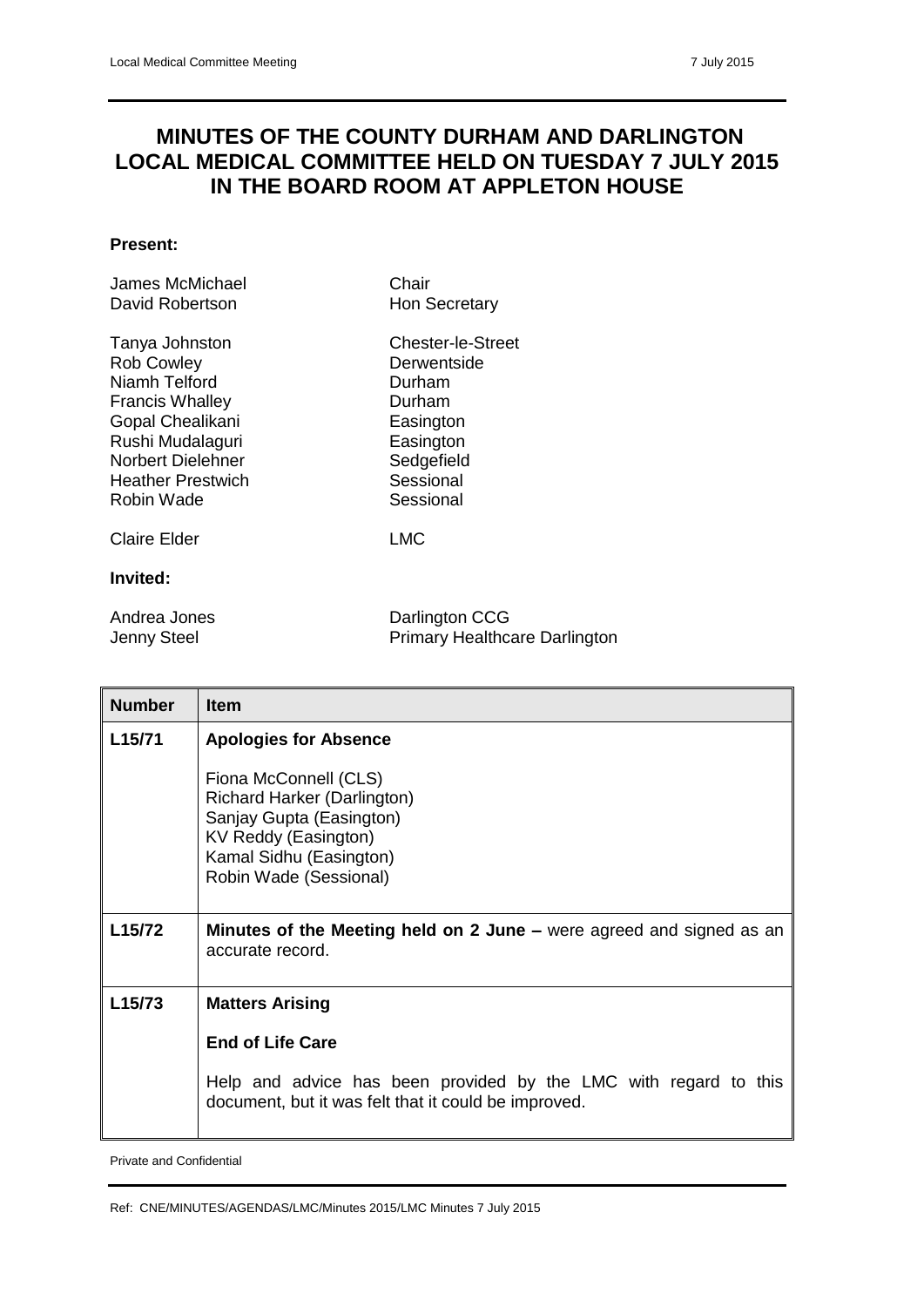|        | <b>TEWV-ICE</b>                                                                                                                                                                                                                                                                                                                                                                                                                                                                                    |
|--------|----------------------------------------------------------------------------------------------------------------------------------------------------------------------------------------------------------------------------------------------------------------------------------------------------------------------------------------------------------------------------------------------------------------------------------------------------------------------------------------------------|
|        | Work was ongoing to allow clinicians in TEWV FT access to lab results<br>using ICE. A further update would be available in September / October. It is<br>hoped that this will reduce the need for practices to provide the results of<br>blood tests to MHT.                                                                                                                                                                                                                                       |
| L15/74 | <b>NHS England</b>                                                                                                                                                                                                                                                                                                                                                                                                                                                                                 |
|        | <b>Meeting with NHS England</b>                                                                                                                                                                                                                                                                                                                                                                                                                                                                    |
|        | DAR explained that the meeting with NHS England was fairly quiet but<br>highlighted the issue of List Closures. In the past this has been a<br>comparatively rare occurrence but there has been an increase in<br>applications recently. Practices were clearly struggling to fill vacancies and<br>whereas previously neighbouring practices might have been able to cope<br>with a temporary list closure this might no longer be the case and there was<br>a risk of triggering a domino effect |
|        | It was noted that in other parts of the country complete practice closures had<br>taken place. Members were concerned as to whether the LMCs would be<br>given advanced warning of such events locally.                                                                                                                                                                                                                                                                                            |
|        | <b>Assurance Framework – Changes in the assurance framework were being</b><br>proposed but it was anticipated that this should result in fewer practices<br>being identified as outliers. Details of this were yet to be finalised and<br>agreed.                                                                                                                                                                                                                                                  |
| L15/75 | <b>Clinical Commissioning Groups</b>                                                                                                                                                                                                                                                                                                                                                                                                                                                               |
|        | 75.01 Annual Reports - DDES/ ND/ Darlington                                                                                                                                                                                                                                                                                                                                                                                                                                                        |
|        | Were accepted by the LMC.                                                                                                                                                                                                                                                                                                                                                                                                                                                                          |
|        | 75.02 Models of Care - Jenny Steel                                                                                                                                                                                                                                                                                                                                                                                                                                                                 |
|        | Primary Healthcare Darlington (PHD) - JS gave an update on PHD<br>Darlington and their models of care that have arisen from their work with the<br>Prime Minister's Challenge Fund. PHD is working closely with other local<br>organisations ie CDDFTs / Mental Health & Local Authority.<br>Within<br>Darlington there had been a health summit to develop collaborative working.<br>Darlington Health & Wellbeing Board is providing input on behalf of<br>Darlington Borough Council.           |
|        | A GP has been working each Sunday at DMH within the acute unit and<br>helping to identify and discharge suitable patients to intermediate /<br>community / primary care                                                                                                                                                                                                                                                                                                                            |
|        | 75.03 Darlington CCG - Andrea Jones                                                                                                                                                                                                                                                                                                                                                                                                                                                                |

Private and Confidential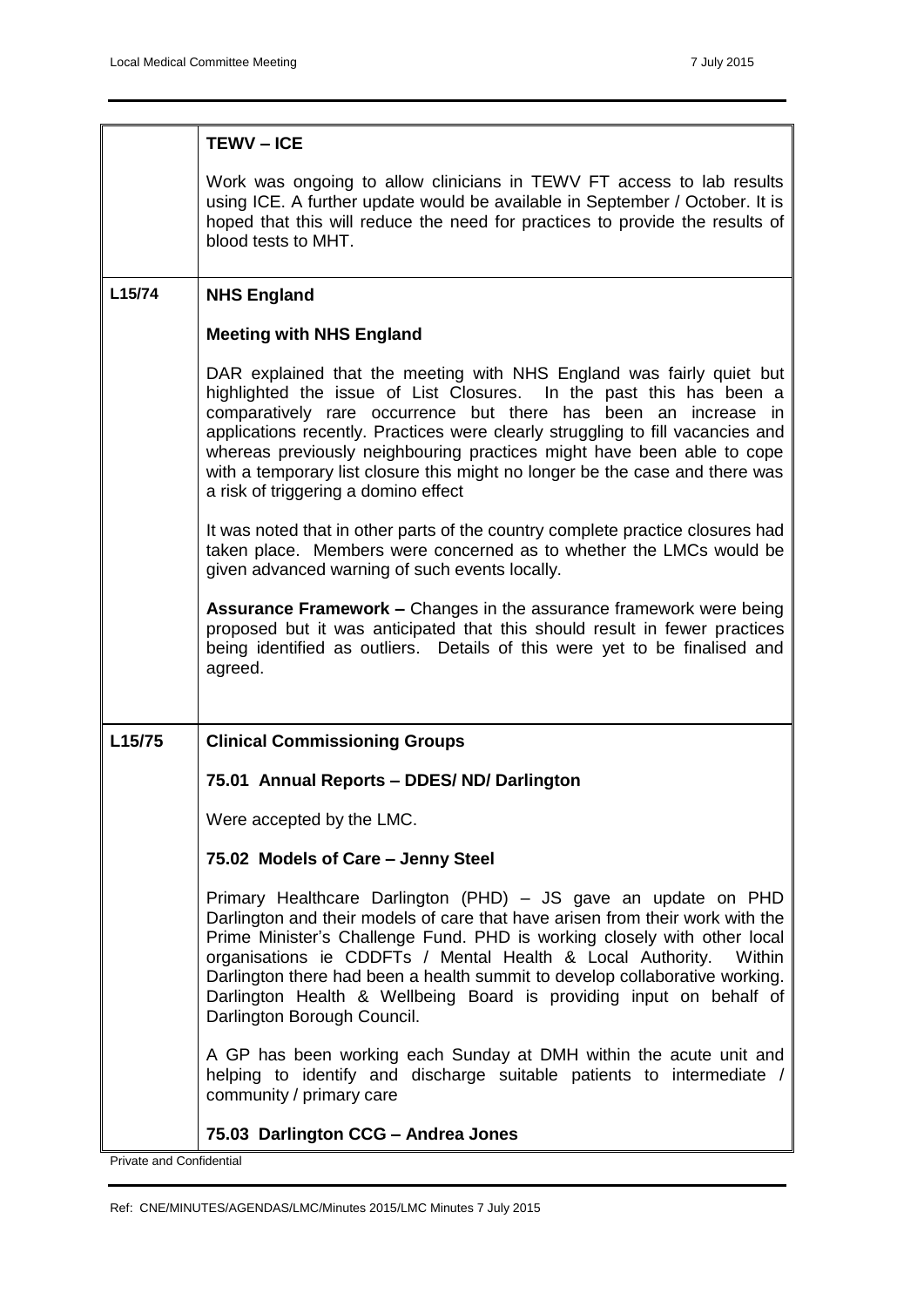|        | AJ advised the Committee that Darlington CCG has appointed Ali Wilson,<br>the current Chief Officer of NHS Hartlepool and Stockton-on-Tees CCG to<br>undertake the role of Accountable Officer for an interim period.                                                                              |
|--------|----------------------------------------------------------------------------------------------------------------------------------------------------------------------------------------------------------------------------------------------------------------------------------------------------|
|        | Darlington held an Extraordinary Meeting in June - there will be an<br>organisational review over the summer involving 4 GPs and a Practice<br>Manager. Recommendations will go to the Board in September.                                                                                         |
|        | Presently a PMS review is in place – work on specialised services that are<br>not being carried out by all Practices and also a time to look at better ways<br>of doing things. PHD and the CCG are trying to make sure this review is as<br>fair as it can be without destabilising any practice. |
|        | PHD has seen the advantage of not providing all services at all practices<br>now they are working as a federation. The PHD has decided it is now a time<br>to improve on quality and reduce group variations.                                                                                      |
|        | Securing Quality in Health Services (SeQiHS) Darlington CCG is leading on<br>the work on behalf of the CCGs across CD&D. It was agreed to invite the<br>project director, Rosemary Granger to the next LMC meeting.                                                                                |
|        | The CCG are looking at urgent care/ out of hours/ 8-8 and 24 hour working<br>and what is needed not what is wanted in order to provide an excellent<br>service for the community.                                                                                                                  |
|        | Members were interested to know the outcomes of discussions with the<br>Trust in connection with the re-design of Urgent Care/ Community Nursing.                                                                                                                                                  |
| L15/76 | <b>Secondary Care</b>                                                                                                                                                                                                                                                                              |
|        | 76.01 Meeting with CDDFT                                                                                                                                                                                                                                                                           |
|        | After much work the meeting with CDDFT was cancelled on the day of the<br>meeting at the FT's request. However CE would begin attempts to<br>rearrange this.                                                                                                                                       |
| L15/77 | <b>Out of Hours Issues</b>                                                                                                                                                                                                                                                                         |
|        | Members once again raised issues with the lack of cover at the Durham<br>Centre and the Committee was made aware of entire evenings not being<br>covered. The LMC noted the continual problems.                                                                                                    |
| L15/78 | <b>Communication from the BMA/GPC</b>                                                                                                                                                                                                                                                              |
|        | Jeremy Hunt's Speech – Noted that the "New Deal for GPs" was neither<br>new nor a deal.                                                                                                                                                                                                            |
|        | Capita had been selected as the preferred bidder for Primary Care Support                                                                                                                                                                                                                          |
|        |                                                                                                                                                                                                                                                                                                    |

Private and Confidential